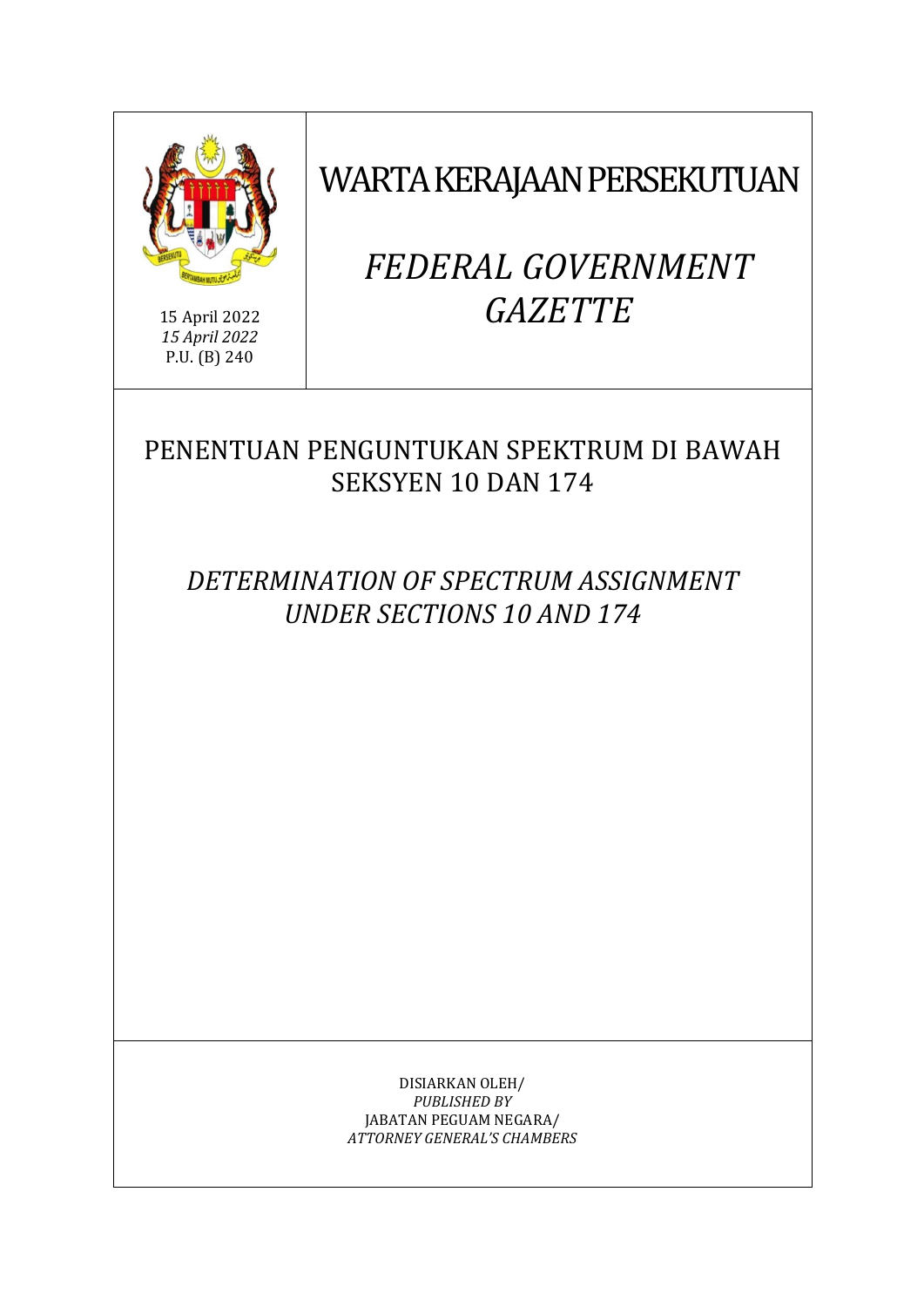### AKTA KOMUNIKASI DAN MULTIMEDIA 1998

#### PENENTUAN PENGUNTUKAN SPEKTRUM DI BAWAH SEKSYEN 10 DAN 174

PADA menjalankan kuasa yang diberikan oleh seksyen 10 dan 174 Akta Komunikasi dan Multimedia 1998 [*Akta 588*], Menteri menentukan bahawa penguntukan spektrum yang dinyatakan dalam Jadual boleh dikeluarkan kepada orang tertentu atau kelas orang tertentu yang hendaklah merupakan—

- *(a)* pemegang lesen individu pemberi kemudahan rangkaian;
- *(b)* pemegang lesen individu pemberi perkhidmatan rangkaian; dan
- *(c)* pemegang penguntukan sedia ada dalam jalur frekuensi itu.

# JADUAL

- 1. Penguntukan spektrum dalam jalur frekuensi 2300 megahertz hingga 2390 megahertz
- 2. Penguntukan spektrum dalam jalur frekuensi 824 megahertz hingga 834 megahertz berpasangan dengan 869 megahertz hingga 879 megahertz

Bertarikh 13 April 2022 [KKMM.600-1/4/8 JILID 3; PN(PU2)601/XI]

> TAN SRI DATUK SERI PANGLIMA TPr ANNUAR HAJI MUSA  *Menteri Komunikasi dan Multimedia*